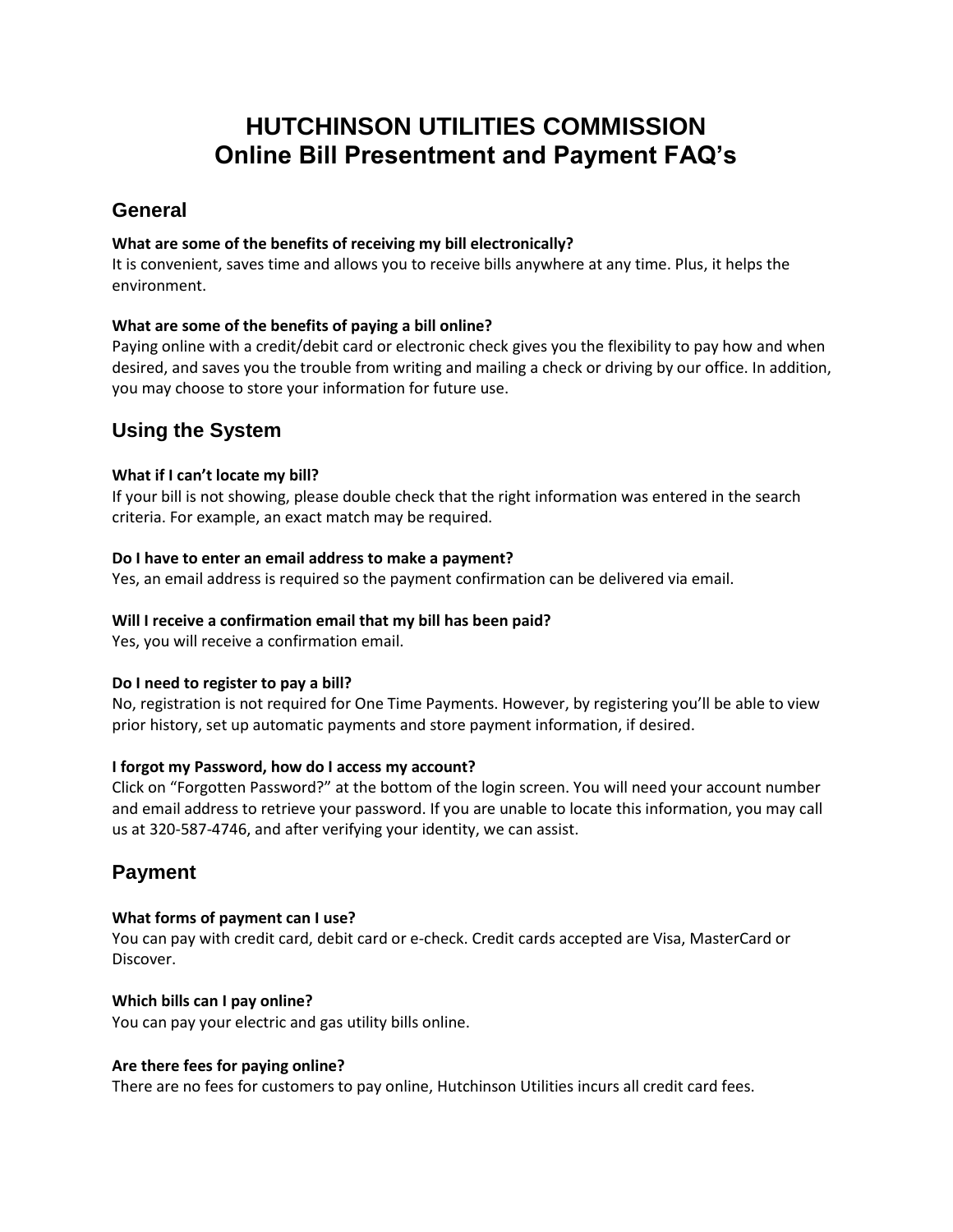#### **How will I know that my payment has been accepted?**

After you submit your payment, you will see a payment confirmation screen. It will contain your payment confirmation message. It will show an approved number for credit cards. You will also receive a confirmation email after your transaction is submitted. The email will include your account number, invoice number, amount paid and confirmation message.

#### **Do I need to pay my entire bill all at once?**

No, partial payments are accepted. You are also able to overpay your bill and keep a credit balance on your account if you would prefer.

#### **How long does it take for online payments to process?**

Credit card transactions are authorized immediately and typically take 48 hours to settle.

#### **Can I tell if my payment has been posted?**

Yes, simply login to your account and select "View my payment history".

#### **How long will my payment history be maintained?**

24 months is the standard retention period.

#### **Will I be able to print a copy of my bill?**

Yes, each invoice is presented in PDF and HTML format. Electronic storage is recommended because it saves paper and has a beneficial impact on our environment, but you can choose to print your bill.

#### **How do I change my account information?**

Simply log into your account and change any of your personal information under the My Profile tab. If you are unable to change some of your information, you may need to contact us to make the change.

# **Advanced Features**

#### **What is AutoPay?**

AutoPay is a convenient option in which bills will be paid automatically each billing cycle on the due date using your default credit card. This will avoid any late fees and free you from having to remember when to pay. Login to your account and click on AutoPay to enroll.

#### **Can I cancel AutoPay?**

Yes, simply login to your account and click on AutoPay. Next, select Edit and change the status to "No, I do not want AutoPay" and save.

#### **I am signed up for AutoPay but do not see anything showing under "Upcoming Scheduled Payments."**

The AutoPay date will not appear on the home page under Upcoming Scheduled Payments. However, when on the Scheduled Payments page, AutoPay will show.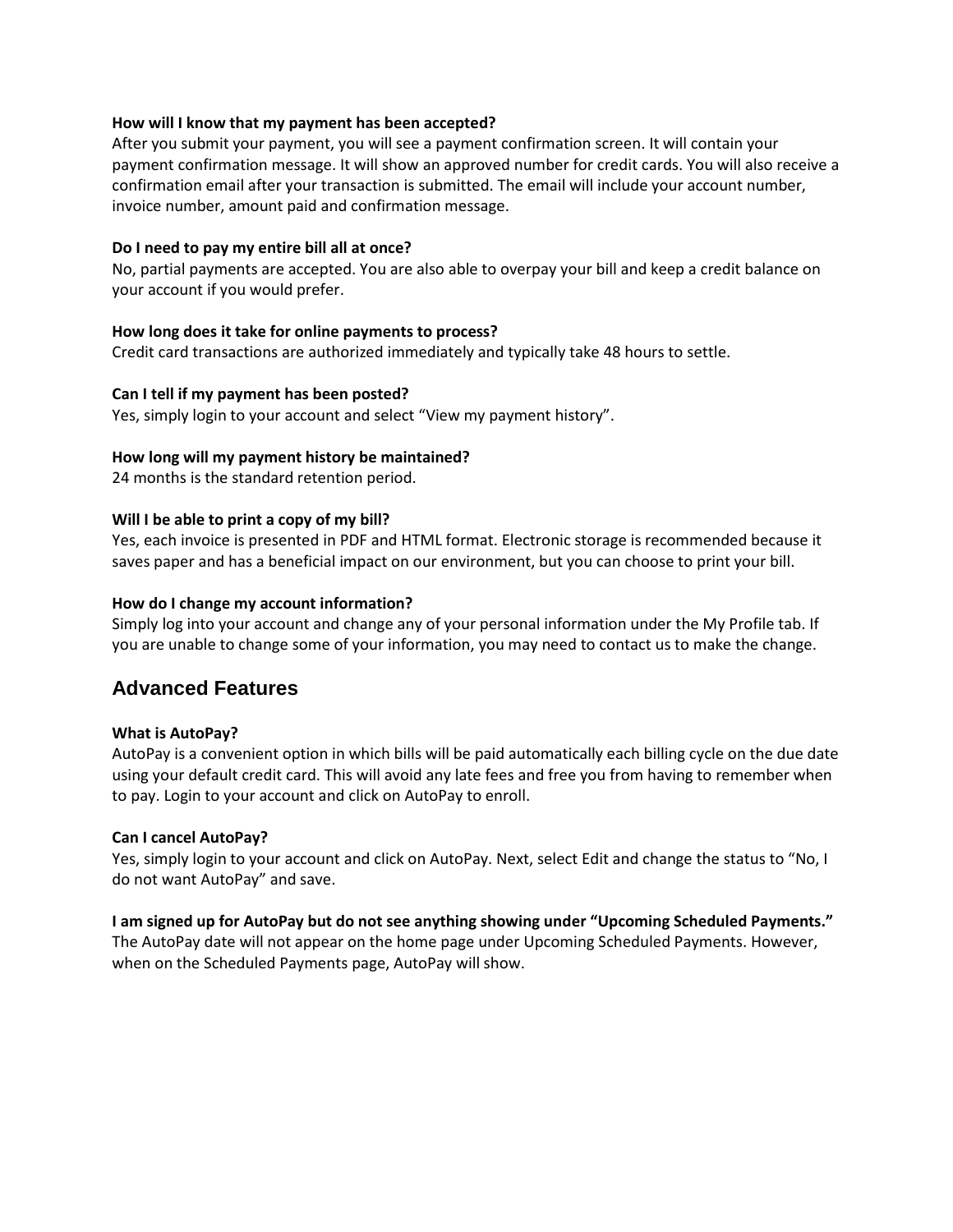#### **What if I already have AutoPay set up via ACH with my bank?**

You will not need to worry about signing up for Invoice Cloud. All ACH payments will continue to be processed as they have in the past.

#### **If I sign up to Go Paperless, how will I receive my bills?**

You will receive an email notification each time a new bill is ready for you to view and pay. Email notifications go to the email address used when you registered. A courtesy email address may be added if you wish to send notifications to an additional email address.

#### **Can I start receiving paper bills again?**

Yes, simply login and click on Paperless. Then, select "No" and save your changes.

#### **What is Account Linking?**

Account Linking means that payers can link multiple accounts and view and pay all open bills in a single transaction. When registering bills under the same email address, payers are given the option to link the related accounts within the service.

Multiple first email notifications scheduled for the same day, including for different bill types, are grouped into one email rather than sent separately. Payment receipts are sent individually. Editing account information such as changing an email or password will go across all linked accounts, however, changing settings such as AutoPay or paperless is only for the accessed account.

### **What is Pay by Text?**

Pay by Text is a convenient way to pay your bill by text message. When signed up for Pay by Text, bill notifications will be sent by text message (this is in addition to email notifications) and you will then have the option to pay by text message with your default payment method with a quick reply. You may sign up for Pay by Text when making an online payment or by accessing your account and selecting the Pay by Text option. A confirmation text will be sent to complete enrollment.

# **Getting Help**

#### **Who do I contact with questions about my bill or if I'm having trouble using the online system?**

Please contact Hutchinson Utilities billing department at 320-587-4746 and we will do our best to assist you.

#### **I accidentally deleted my current email notification, what should I do?**

If you are registered, you can log in to the online payment portal to view your bill. Or, you can call and ask us to resend the email.